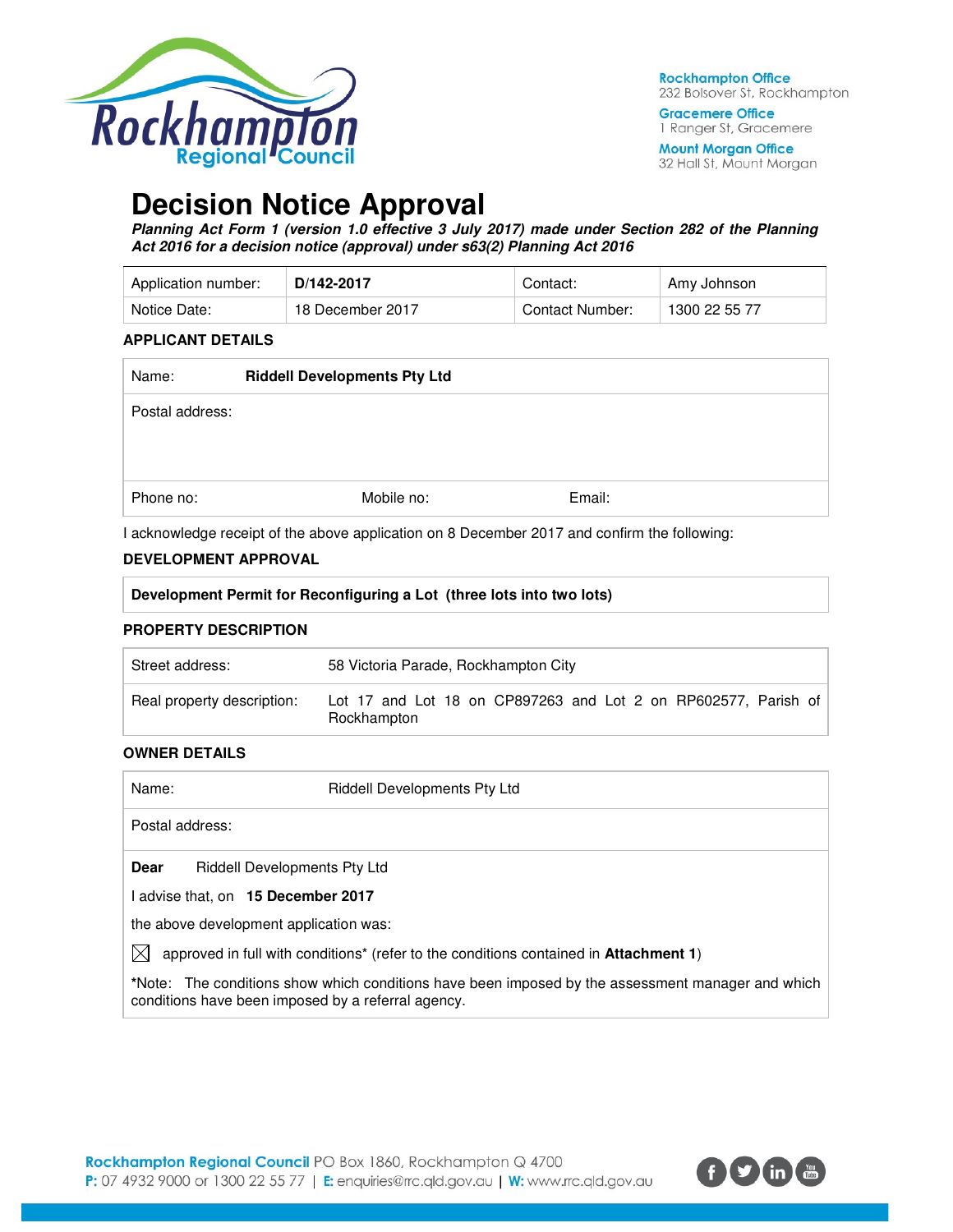#### **1. DETAILS OF THE APPROVAL**

|                                                                                                                                                                            | <b>Development</b><br><b>Permit</b> | Preliminary<br>Approval |
|----------------------------------------------------------------------------------------------------------------------------------------------------------------------------|-------------------------------------|-------------------------|
| Development assessable under the planning scheme, a temporary<br>local planning instrument, a master plan or a preliminary approval<br>which includes a variation approval |                                     |                         |

## **2. CONDITIONS**

This approval is subject to the conditions in Attachment 1.

**3. FURTHER DEVELOPMENT PERMITS REQUIRED NIL** 

#### **4. REFERRAL AGENCIES** NIL

## **5. THE APPROVED PLANS**

#### **The approved development must be completed and maintained generally in accordance with the approved drawings and documents:**

| Drawing/report title        | Prepared by | Date             | Reference number | Version/<br><i>issue</i> |
|-----------------------------|-------------|------------------|------------------|--------------------------|
| <b>Reconfiguration Plan</b> | CSG         | 29 November 2017 | 4962-01-ROL      |                          |

## **6. CURRENCY PERIOD FOR THE APPROVAL (S.85)**

The standard relevant periods stated in section 85 of Planning Act 2016 apply to each aspect of development in this approval, if not stated in the conditions of approval attached.

## **7. STATEMENT OF REASONS**

| <b>Description of the</b><br>development | The proposed development is for Reconfiguring a Lot (three lots into two lots)                                                                                                                                                                                                                                                                                   |  |  |  |
|------------------------------------------|------------------------------------------------------------------------------------------------------------------------------------------------------------------------------------------------------------------------------------------------------------------------------------------------------------------------------------------------------------------|--|--|--|
| <b>Assessment</b><br><b>Benchmarks</b>   | The proposed development was assessed against the following assessment<br>benchmarks:                                                                                                                                                                                                                                                                            |  |  |  |
|                                          | High density residential zone code; and                                                                                                                                                                                                                                                                                                                          |  |  |  |
|                                          | Reconfiguring a Lot code                                                                                                                                                                                                                                                                                                                                         |  |  |  |
| <b>Reasons for decision</b>              | The proposed development was a requirement under the conditions of<br>1)<br>approval for the Material Change of Use application D/155-2014 for a<br>Multi Unit Dwelling (fifty-six units) and a Restaurant so that each building<br>can be contained within its own lot.                                                                                         |  |  |  |
|                                          | The proposal was assessed against the assessment benchmarks under<br>2)<br>the Rockhampton Region Planning Scheme 2015. A review of the<br>application demonstrates compliance with the assessment benchmarks<br>for the development. Therefore, as per section 60 (2) of the Planning Act<br>2016, Council will approve the application, subject to conditions. |  |  |  |

#### **8. RIGHTS OF APPEAL**

The rights of an applicant to appeal to a tribunal or the Planning and Environment Court against a decision about a development application are set out in chapter 6, part 1 of the Planning Act 2016. For particular applications, there may also be a right to make an application for a declaration by a tribunal (see chapter 6, part 2 of the Planning Act 2016).

#### Appeal by an applicant

An applicant for a development application may appeal to the Planning and Environment Court against the following:

• the refusal of all or part of the development application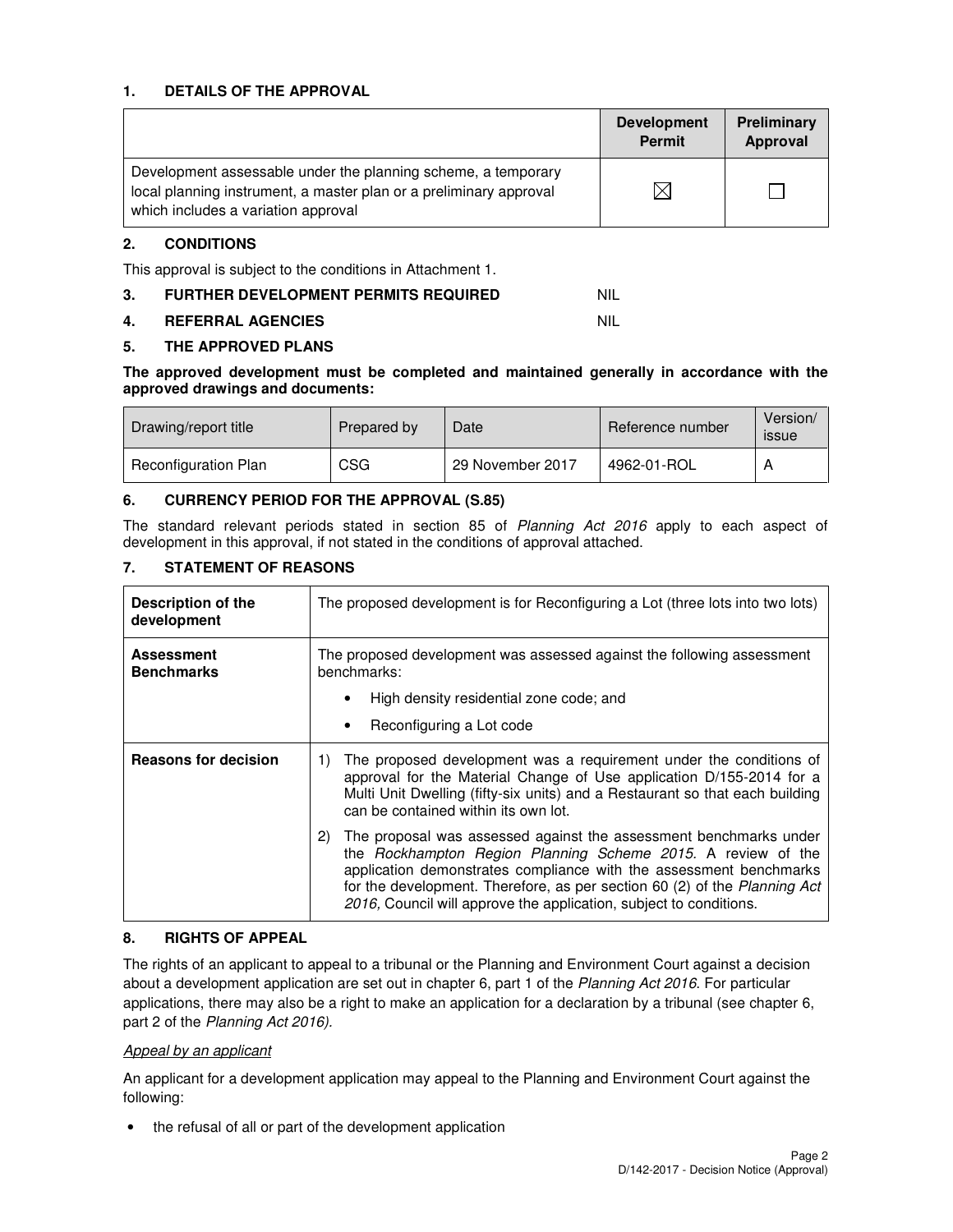- a provision of the development approval
- the decision to give a preliminary approval when a development permit was applied for
- a deemed refusal of the development application.

An applicant may also have a right to appeal to the Development tribunal. For more information, see schedule 1 of the Planning Act 2016.

The timeframes for starting an appeal in the Planning and Environment Court are set out in section 229 of the Planning Act 2016.

**Attachment 2** is an extract from the Planning Act 2016 that sets down the applicant's appeal rights and the appeal rights of a submitter.

#### **9. WHEN THE DEVELOPMENT APPROVAL TAKES EFFECT**

This development approval takes effect:

From the time the decision notice is given – if there is no submitter and the applicant does not appeal the decision to the court.

Or

When the submitter's appeal period ends  $-$  if there is a submitter and the applicant does not appeal the decision to the court.

Or

Subject to the decision of the court, when the appeal is finally decided  $-$  if an appeal is made to the court.

This approval will lapse unless substantially commenced within the above stated relevant periods (refer to sections 85 of Planning Act 2016 for further details).

#### **10. ASSESSMENT MANAGER**

| Name: | Tarnya Fitzgibbon<br><b>COORDINATOR</b><br><b>DEVELOPMENT ASSESSMENT</b> | Signature: | Date: | 18 December 2017 |
|-------|--------------------------------------------------------------------------|------------|-------|------------------|
|       |                                                                          |            |       |                  |

#### **Attachment 1 – Conditions of the approval**

**Part 1 – Conditions imposed by the assessment manager** [Note: where a condition is imposed about infrastructure under Chapter 4 of the Planning Act 2016, the relevant provision of the Act under which this condition was imposed must be specified.]

#### **Attachment 2—Extract on appeal rights**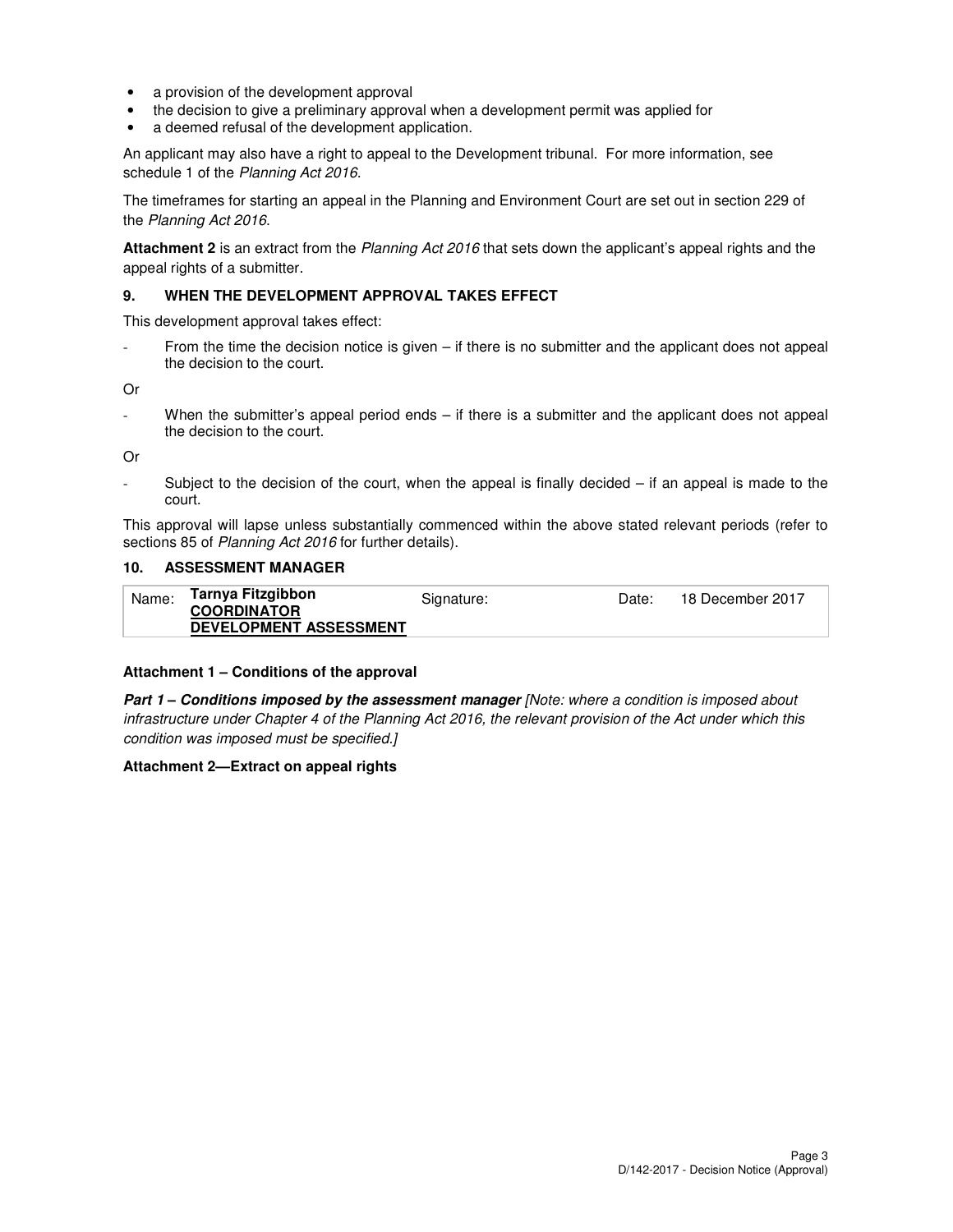

## **Attachment 1 – Part 1**

## **Rockhampton Regional Council Conditions**

PLANNING ACT 2016

## 1.0 ADMINISTRATION

- 1.1 The Developer and his employee, agent, contractor or invitee is responsible for ensuring compliance with the conditions of this development approval.
- 1.2 Where these Conditions refer to "Council" in relation to requiring Council to approve or to be satisfied as to any matter, or conferring on the Council a function, power or discretion, that role may be fulfilled in whole or in part by a delegate appointed for that purpose by the Council.
- 1.3 All conditions, works, or requirements of this development approval must be undertaken and completed:
	- 1.3.1 to Council's satisfaction;
	- 1.3.2 at no cost to Council; and
	- 1.3.3 prior to the issue of the Compliance Certificate for the Survey Plan,

unless otherwise stated.

- 1.4 Infrastructure requirements of this development approval must be contributed to the relevant authorities, where applicable, at no cost to Council, prior to the issue of the Compliance Certificate for the Survey Plan, unless otherwise stated.
- 1.5 All works must be designed, constructed and maintained in accordance with the relevant Council policies, guidelines and standards, unless otherwise stated.
- 1.6 All engineering drawings/specifications, design and construction works must be in accordance with the requirements of the relevant Australian Standards and must be approved, supervised and certified by a Registered Professional Engineer of Queensland.

## 2.0 APPROVED PLANS AND DOCUMENTS

2.1 The approved development must be completed and maintained generally in accordance with the approved plans and documents, except where amended by any condition of this development approval:

| Drawing/report title    | Prepared<br>bv | Date             | Reference<br>number | Version/issue |
|-------------------------|----------------|------------------|---------------------|---------------|
| Reconfiguration<br>Plan | <b>CSG</b>     | 29 November 2017 | 4962-01-ROL         |               |

- 2.2 Where there is any conflict between the conditions of this development approval and the details shown on the approved plans and documents, the conditions of this development approval must prevail.
- 2.3 Where conditions require the above plans or documents to be amended, the revised document(s) must be submitted for approval by Council prior to the submission of an application for a Development Permit for Operational Works.

## 3.0 SEWERAGE WORKS

3.1 Each lot must be provided with its own separate sewerage connection point, located wholly within its respective property boundary.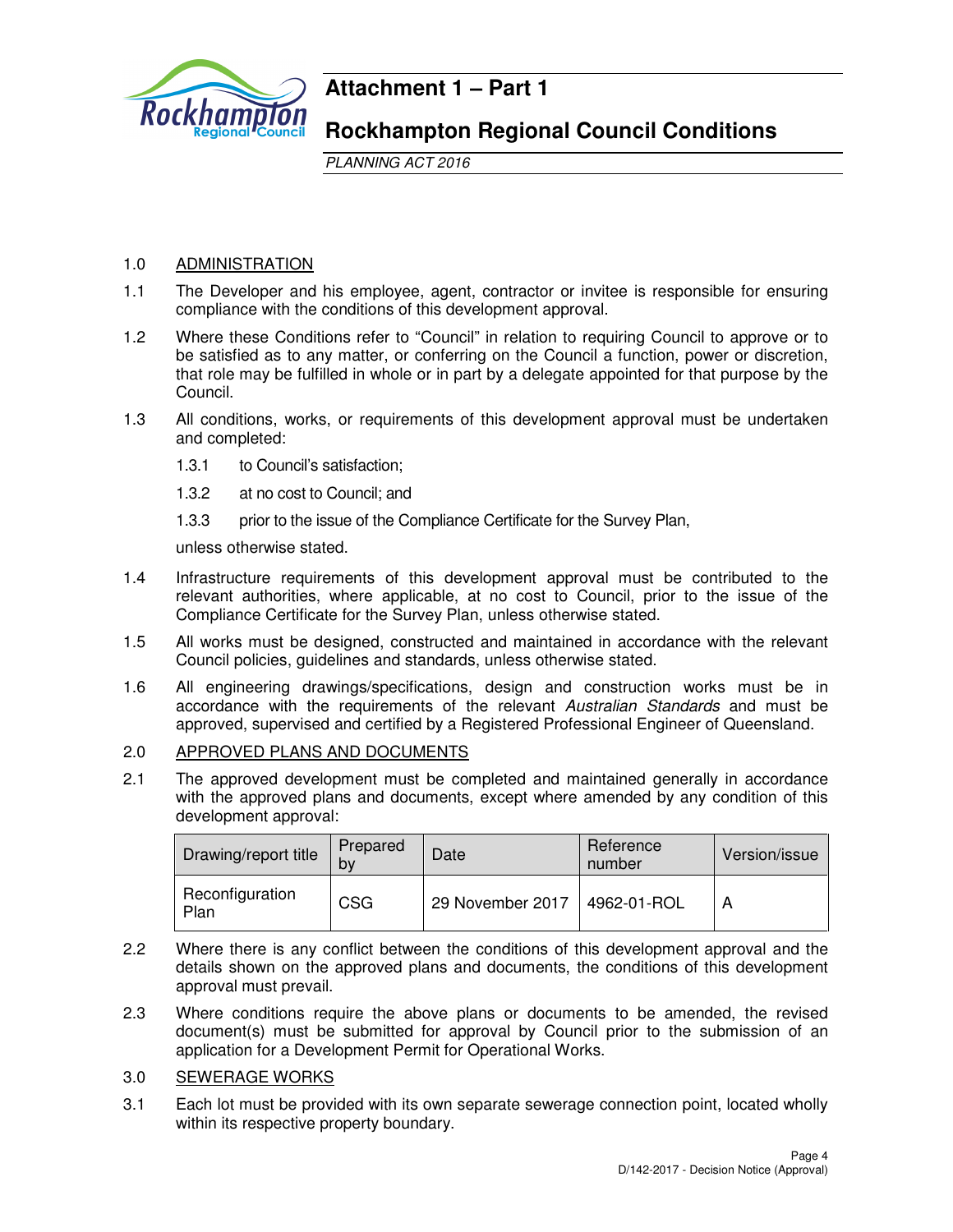#### 4.0 WATER WORKS

4.1 Each lot must be provided with its own separate water connection point, located wholly within its respective property boundary.

## 5.0 ASSET MANAGEMENT

- 5.1 Any alteration necessary to electricity, telephone, water mains, sewerage mains, and/or public utility installations resulting from the development or in connection with the development, must be undertaken and completed at no cost to Council.
- 5.2 Any damage to existing stormwater, water supply and sewerage infrastructure, kerb and channel, pathway or roadway (including removal of concrete slurry from public land and Council infrastructure), that occurs while any works are being carried out in association with this development approval must be repaired at full cost to the developer. This includes the reinstatement of any existing traffic signs or pavement markings that may have been removed or damaged.

## 6.0 OPERATING PROCEDURES

6.1 All construction materials, waste, waste skips, machinery and contractors' vehicles must be located and stored or parked within the development site. Storage of materials or parking of construction machinery or contractors' vehicles must not occur within Victoria Parade or Quay Lane.

## ADVISORY NOTES

## NOTE 1. Aboriginal Cultural Heritage

It is advised that under section 23 of the Aboriginal Cultural Heritage Act 2003, a person who carries out an activity must take all reasonable and practicable measures to ensure the activity does not harm Aboriginal cultural heritage (the "cultural heritage duty of care"). Maximum penalties for breaching the duty of care are listed in the Aboriginal cultural heritage legislation. The information on Aboriginal cultural heritage is available on the Department of Aboriginal and Torres Strait Islander and Multicultural Affairs website www.datsima.qld.gov.au.

#### NOTE 2. Asbestos Removal

Any demolition and/or removal works involving asbestos materials must be undertaken in accordance with the requirements of the Work Health and Safety Act 2011 and Public Health Act 2005.

## NOTE 3. General Environmental Duty

General environmental duty under the *Environmental Protection Act 1994* prohibits unlawful environmental nuisance caused by noise, aerosols, particles, dust, ash, fumes, light, odour or smoke beyond the boundaries of the development site during all stages of the development including earthworks, construction and operation.

## NOTE 4. General Safety Of Public During Construction

The Work Health and Safety Act 2011 and Manual of Uniform Traffic Control Devices must be complied with in carrying out any construction works, and to ensure safe traffic control and safe public access in respect of works being constructed on a road.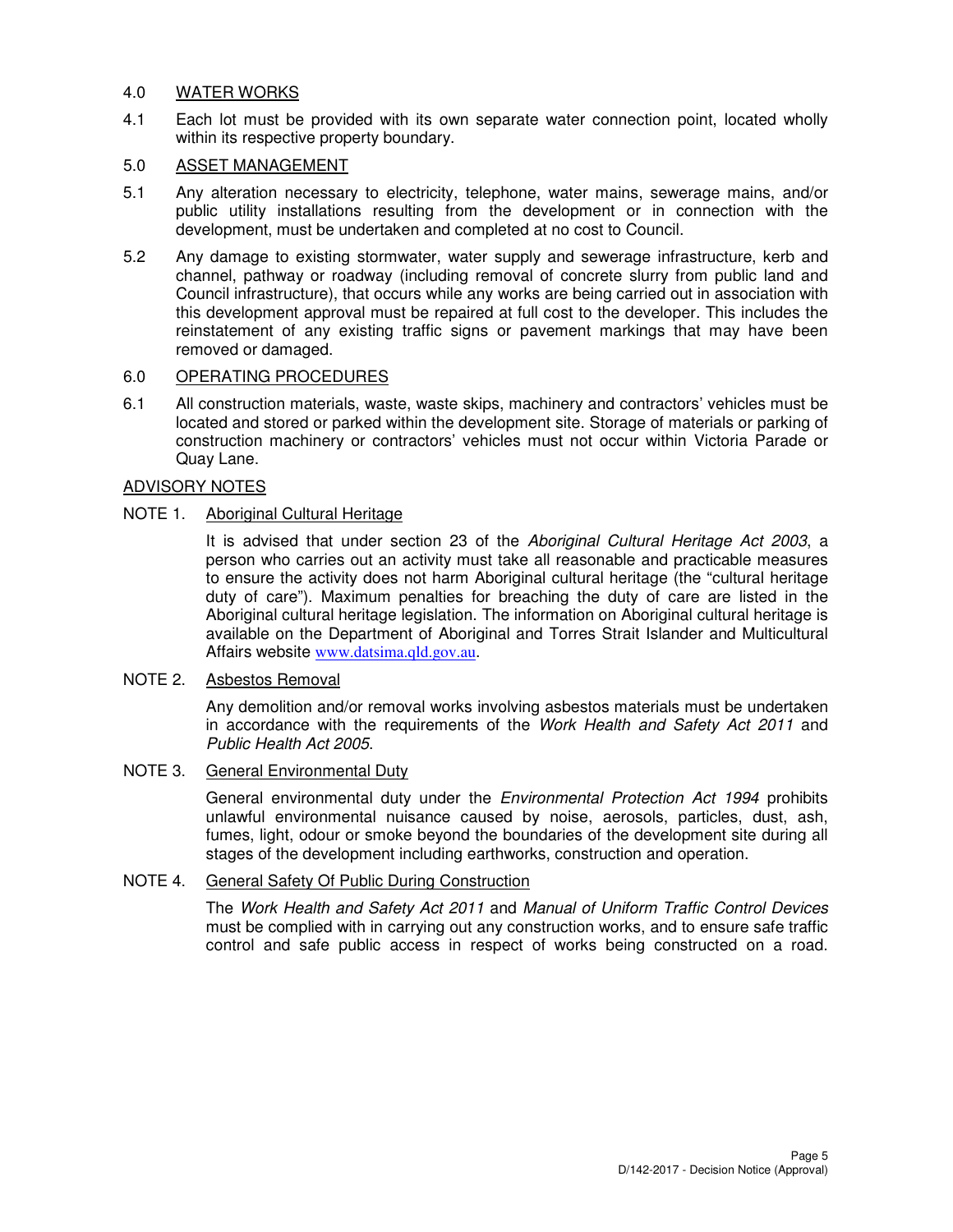

# **Attachment 2 - Appeal Rights**

PLANNING ACT 2016

The following is an extract from the Planning Act 2016 (Chapter 6)

#### **Appeal rights**

#### **229 Appeals to tribunal or P&E Court**

- (1) Schedule 1 states—
	- (a) matters that may be appealed to— (i) either a tribunal or the P&E Court; or (ii) only a tribunal; or
	- (iii) only the P&E Court; and
	- (b) the person—
		- (i) who may appeal a matter (the **appellant**); and (ii) who is a respondent in an appeal of the matter; and (iii) who is a co-respondent in an appeal of the matter;
		- and (iv) who may elect to be a co-respondent in an appeal of
- the matter. (2) An appellant may start an appeal within the appeal period.
- (3) The **appeal period** is—
	- (a) for an appeal by a building advisory agency—10 business days after a decision notice for the decision is given to the agency or
	- (b) for an appeal against a deemed refusal—at any time after the deemed refusal happens; or
	- (c) for an appeal against a decision of the Minister, under chapter 7, part 4, to register premises or to renew the registration of premises—20 business days after a notice is published under section 269(3)(a) or (4); or
	- (d) for an appeal against an infrastructure charges notice— 20 business days after the infrastructure charges notice is given to the person; or
	- (e) for an appeal about a deemed approval of a development application for which a decision notice has not been given—30 business days after the applicant gives the deemed approval notice to the assessment manager; or
	- (f) for any other appeal—20 business days after a notice of the decision for the matter, including an enforcement notice, is given to the person.
	- Note—

See the P&E Court Act for the court's power to extend the appeal period.

- (4) Each respondent and co-respondent for an appeal may be heard in the appeal.
- (5) If an appeal is only about a referral agency's response, the assessment manager may apply to the tribunal or P&E Court to withdraw from the appeal.
- (6) To remove any doubt, it is declared that an appeal against an infrastructure charges notice must not be about—
	- (a) the adopted charge itself; or
	- (b) for a decision about an offset or refund—
		- (i) the establishment cost of trunk infrastructure identified in a LGIP; or
		- (ii) the cost of infrastructure decided using the method
	- included in the local government's charges resolution.

#### **230 Notice of appeal**

- (1) An appellant starts an appeal by lodging, with the registrar of the tribunal or P&E Court, a notice of appeal that— (a) is in the approved form; and
	- (b) succinctly states the grounds of the appeal.
- (2) The notice of appeal must be accompanied by the required fee.
- (3) The appellant or, for an appeal to a tribunal, the registrar must, within the service period, give a copy of the notice of appeal to—
- (a) the respondent for the appeal; and
- (b) each co-respondent for the appeal; and
- (c) for an appeal about a development application under schedule 1, table 1, item 1—each principal submitter for the development application; and
- (d) for an appeal about a change application under schedule 1, table 1, item 2—each principal submitter for the change application; and
- (e) each person who may elect to become a co-respondent for the appeal, other than an eligible submitter who is not a principal submitter in an appeal under paragraph (c) or (d); and
- (f) for an appeal to the P&E Court—the chief executive; and
- (g) for an appeal to a tribunal under another Act—any other
- person who the registrar considers appropriate.
- (4) The **service period** is—
	- (a) if a submitter or advice agency started the appeal in the P&E Court—2 business days after the appeal is started; or
- (b) otherwise—10 business days after the appeal is started. (5) A notice of appeal given to a person who may elect to be a
- co-respondent must state the effect of subsection (6) A person elects to be a co-respondent by filing a notice of
- election, in the approved form, within 10 business days after the notice of appeal is given to the person*.*
- **231 Other appeals**
- (1) Subject to this chapter, schedule 1 and the P&E Court Act, unless the Supreme Court decides a decision or other matter under this Act is affected by jurisdictional error, the decision or matter is non-appealable.
- (2) The Judicial Review Act 1991, part 5 applies to the decision or matter to the extent it is affected by jurisdictional error.
- (3) A person who, but for subsection (1) could have made an application under the Judicial Review Act 1991 in relation to the decision or matter, may apply under part 4 of that Act for a statement of reasons in relation to the decision or matter.
- (4) In this section— **decision** includes—
	- (a) conduct engaged in for the purpose of making a decision; and
	- (b) other conduct that relates to the making of a decision; and
	- (c) the making of a decision or the failure to make a decision; and
	- (d) a purported decision; and
	- (e) a deemed refusal.
- **non-appealable**, for a decision or matter, means the decision or matter—
	- (a) is final and conclusive; and
	- (b) may not be challenged, appealed against, reviewed, quashed, set aside or called into question in any other way under the Judicial Review Act 1991 or otherwise, whether by the Supreme Court, another court, a tribunal or another entity; and
	- (c) is not subject to any declaratory, injunctive or other order of the Supreme Court, another court, a tribunal or another entity on any ground.

#### **232 Rules of the P&E Court**

- (1) A person who is appealing to the P&E Court must comply with the rules of the court that apply to the appeal.
- (2) However, the P&E Court may hear and decide an appeal even if the person has not complied with rules of the P&E Court.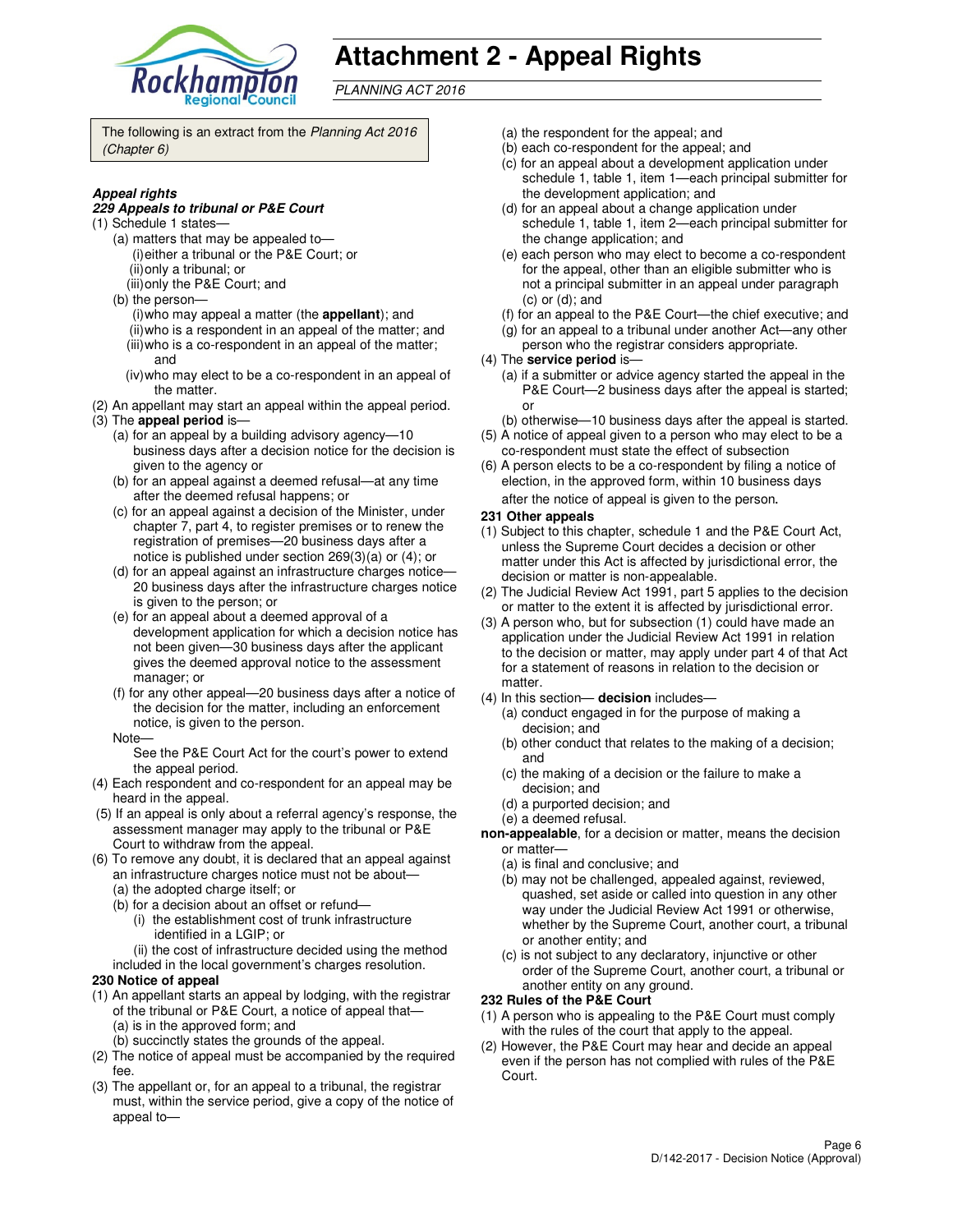

# **Appeal Rights**

PLANNING ACT 2016

#### **Schedule 1 Appeals section 229**

## **1 Appeal rights and parties to appeals**

- (1) Table 1 states the matters that may be appealed to—(a) the P&E court; or (b) a tribunal.
- (2) However, table 1 applies to a tribunal only if the matter involves—
	- (a) the refusal, or deemed refusal of a development application, for—
	- (i) a material change of use for a classified building; or
	- (ii) operational work associated with building work, a retaining wall, or a tennis court; or (b) a provision of a development approval for—
	- (i) a material change of use for a classified building; or
- (ii) operational work associated with building work, a retaining wall, or a tennis court; or
	- (c) if a development permit was applied for—the decision to give a preliminary approval for—
		- (i) a material change of use for a classified building; or
		- (ii) operational work associated with building work, a retaining wall, or a tennis court; or
	- (d) a development condition if—
		- (i) the development approval is only for a material change of use that involves the use of a building classified under the Building Code as a class 2 building; and
		- (ii) the building is, or is proposed to be, not more than 3 storeys; and
		- (iii) the proposed development is for not more than 60 sole-occupancy units; or
	- (e) a decision for, or a deemed refusal of, an extension application for a development approval that is only for a material change of use of a classified building; or
	- (f) a decision for, or a deemed refusal of, a change application for a development approval that is only for a material change of use of a classified building; or
	- (g) a matter under this Act, to the extent the matter relates to—
		- (i) the Building Act, other than a matter under that Act that may or must be decided by the Queensland Building and Construction Commission; or
		- (ii) the Plumbing and Drainage Act, part 4 or 5; or
	- (h) a decision to give an enforcement notice in relation to a matter under paragraphs (a) to (g); or
	- (i) a decision to give an infrastructure charges notice; or
	- (j) the refusal, or deemed refusal, of a conversion application; or
	- (k) a matter that, under another Act, may be appealed to the tribunal; or
	- (l) a matter prescribed by regulation.
- (3) Also, table 1 does not apply to a tribunal if the matter
- involves—
	- (a) for a matter in subsection  $(2)(a)$  to  $(d)$ 
		- (i) a development approval for which the development application required impact assessment; and
		- (ii) a development approval in relation to which the assessment manager received a properly made submission for the development application; or
	- (b) a provision of a development approval about the identification or inclusion, under a variation approval, of a matter for the development.
- (4) Table 2 states the matters that may be appealed only to the P&E Court.
- (5) Table 3 states the matters that may be appealed only to the tribunal.
- (6) In each table—
	- (a) column 1 states the appellant in the appeal; and
	- (b) column 2 states the respondent in the appeal; and
	- (c) column 3 states the co-respondent (if any) in the appeal; and
	- (d) column 4 states the co-respondents by election (if any) in the appeal.
- (7) If the chief executive receives a notice of appeal under section 230(3)(f), the chief executive may elect to be a corespondent in the appeal.

## **Table 1**

| Appeals to the P&E Court and, for certain matters, to a tribunal |                                                                                                                                                                                   |                                                                                          |                                |  |  |
|------------------------------------------------------------------|-----------------------------------------------------------------------------------------------------------------------------------------------------------------------------------|------------------------------------------------------------------------------------------|--------------------------------|--|--|
| 1. Development applications<br>An appeal may be made against—    | (a) the refusal of all or part of the development application; or<br>(b) the deemed refusal of the development application; or<br>(c) a provision of the development approval; or | (d) if a development permit was applied for—the decision to give a preliminary approval. |                                |  |  |
| Column 1                                                         | Column 2                                                                                                                                                                          | Column 3                                                                                 | Column 4                       |  |  |
| Appellant                                                        | Respondent                                                                                                                                                                        | Co-respondent                                                                            | Co-respondent by election      |  |  |
|                                                                  |                                                                                                                                                                                   | (if any)                                                                                 | (if any)                       |  |  |
| The applicant                                                    | The assessment                                                                                                                                                                    | If the appeal is about                                                                   | 1 A concurrence agency that is |  |  |
|                                                                  | manager                                                                                                                                                                           | a concurrence                                                                            | not a co-respondent            |  |  |

agency's referral

2 If a chosen Assessment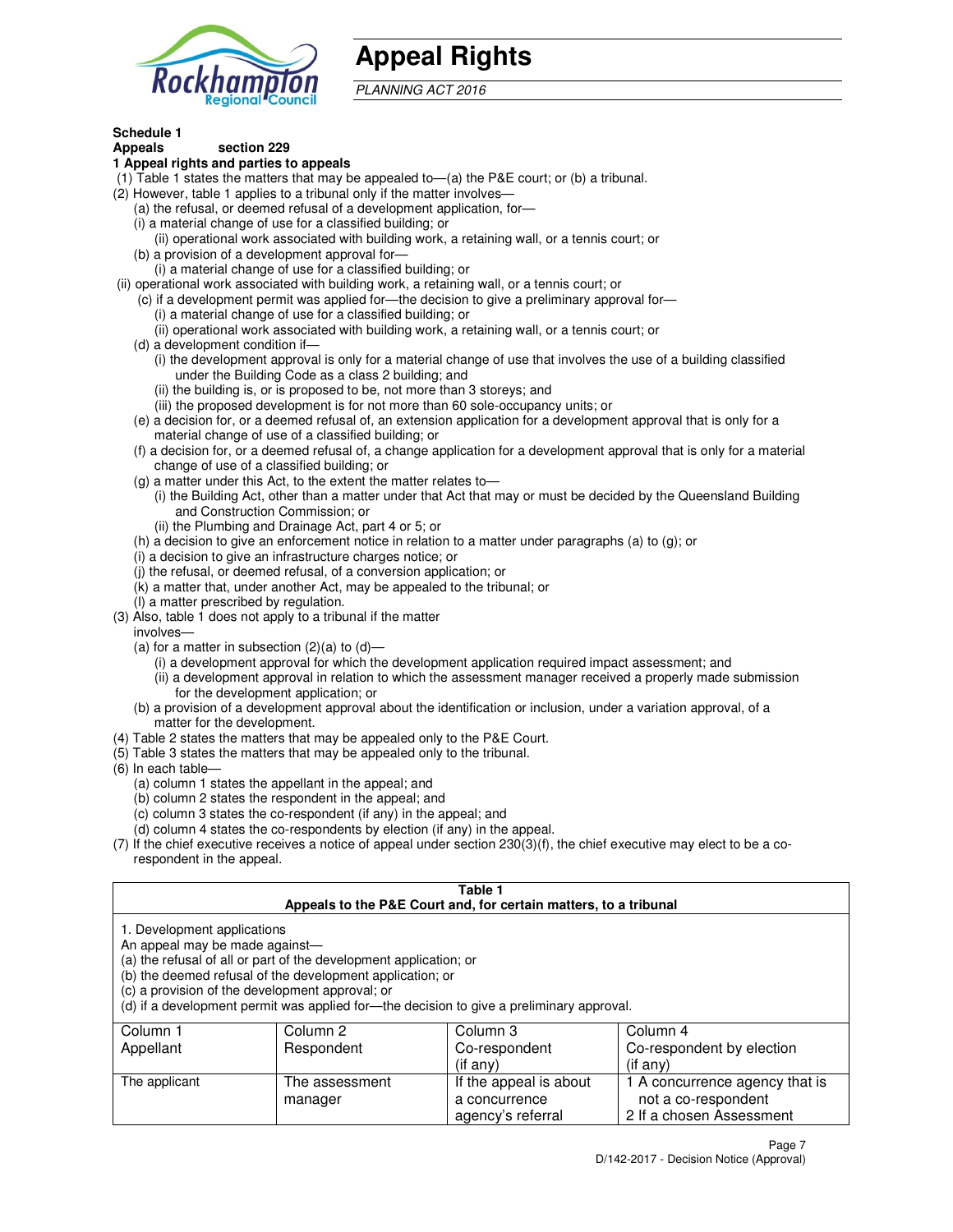| Table 1<br>Appeals to the P&E Court and, for certain matters, to a tribunal                                                                                                                                                                                                                                                                                                                                                                                                                                                                                                                                                                                                                                                                                                                                                                                                                 |                                                                                                                                                                    |                                                                             |                                                                                                                                                                                                                                                                                                                                                 |  |
|---------------------------------------------------------------------------------------------------------------------------------------------------------------------------------------------------------------------------------------------------------------------------------------------------------------------------------------------------------------------------------------------------------------------------------------------------------------------------------------------------------------------------------------------------------------------------------------------------------------------------------------------------------------------------------------------------------------------------------------------------------------------------------------------------------------------------------------------------------------------------------------------|--------------------------------------------------------------------------------------------------------------------------------------------------------------------|-----------------------------------------------------------------------------|-------------------------------------------------------------------------------------------------------------------------------------------------------------------------------------------------------------------------------------------------------------------------------------------------------------------------------------------------|--|
|                                                                                                                                                                                                                                                                                                                                                                                                                                                                                                                                                                                                                                                                                                                                                                                                                                                                                             |                                                                                                                                                                    | response-the<br>concurrence agency                                          | manager is the respondent-<br>the prescribed assessment<br>manager<br>3 Any eligible advice agency for<br>the application<br>4 Any eligible submitter for the<br>application                                                                                                                                                                    |  |
| 2. Change applications<br>An appeal may be made against-<br>(b) a deemed refusal of a change application.                                                                                                                                                                                                                                                                                                                                                                                                                                                                                                                                                                                                                                                                                                                                                                                   |                                                                                                                                                                    |                                                                             | (a) a responsible entity's decision for a change application, other than a decision made by the P&E court; or                                                                                                                                                                                                                                   |  |
| Column 1<br>Appellant                                                                                                                                                                                                                                                                                                                                                                                                                                                                                                                                                                                                                                                                                                                                                                                                                                                                       | Column <sub>2</sub><br>Respondent                                                                                                                                  | Column <sub>3</sub><br>Co-respondent<br>(if any)                            | Column 4<br>Co-respondent by election<br>(if any)                                                                                                                                                                                                                                                                                               |  |
| 1 The applicant<br>2 If the responsible<br>entity is the<br>assessment<br>manager-an<br>affected entity that<br>gave a pre-request<br>notice or response<br>notice                                                                                                                                                                                                                                                                                                                                                                                                                                                                                                                                                                                                                                                                                                                          | The responsible<br>entity                                                                                                                                          | If an affected entity<br>starts the appeal-the<br>applicant                 | 1 A concurrence agency for the<br>development application<br>2 If a chosen assessment<br>manager is the respondent-<br>the prescribed assessment<br>manager<br>3 A private certifier for the<br>development application<br>4 Any eligible advice agency for<br>the change application<br>5 Any eligible submitter for the<br>change application |  |
| 3. Extension applications<br>An appeal may be made against-<br>Column 1<br>Appellant                                                                                                                                                                                                                                                                                                                                                                                                                                                                                                                                                                                                                                                                                                                                                                                                        | (a) the assessment manager's decision about an extension application; or<br>(b) a deemed refusal of an extension application.<br>Column <sub>2</sub><br>Respondent | Column 3<br>Co-respondent                                                   | Column 4<br>Co-respondent by election                                                                                                                                                                                                                                                                                                           |  |
| 1 The applicant<br>1<br>2 For a matter other<br>than a deemed<br>refusal of an<br>extension<br>application $-$ a<br>concurrence<br>agency, other than<br>the chief executive,<br>for the application                                                                                                                                                                                                                                                                                                                                                                                                                                                                                                                                                                                                                                                                                        | The assessment<br>manager                                                                                                                                          | (if any)<br>If a concurrence<br>agency starts the<br>appeal - the applicant | (if any)<br>If a chosen assessment<br>manager is the respondent - the<br>prescribed assessment manager                                                                                                                                                                                                                                          |  |
| 4. Infrastructure charges notices<br>An appeal may be made against an infrastructure charges notice on 1 or more of the following grounds<br>a) The notice involved an error relating to $-$<br>(i) The application of the relevant adopted charge; or<br>Examples of errors in applying an adopted charge -<br>The incorrect application of gross floor area for a non-residential development<br>Applying an incorrect 'use category', under a regulation, to the development<br>The working out of extra demands, for section 120; or<br>(i)<br>An offset or refund; or<br>(ii)<br>b) The was no decision about an offset or refund; or<br>c) If the infrastructure charges notice states a refund will be given - the timing for giving the refund; or<br>d) The amount of the charge is so unreasonable that no reasonable relevant local government could have<br>imposed the amount. |                                                                                                                                                                    |                                                                             |                                                                                                                                                                                                                                                                                                                                                 |  |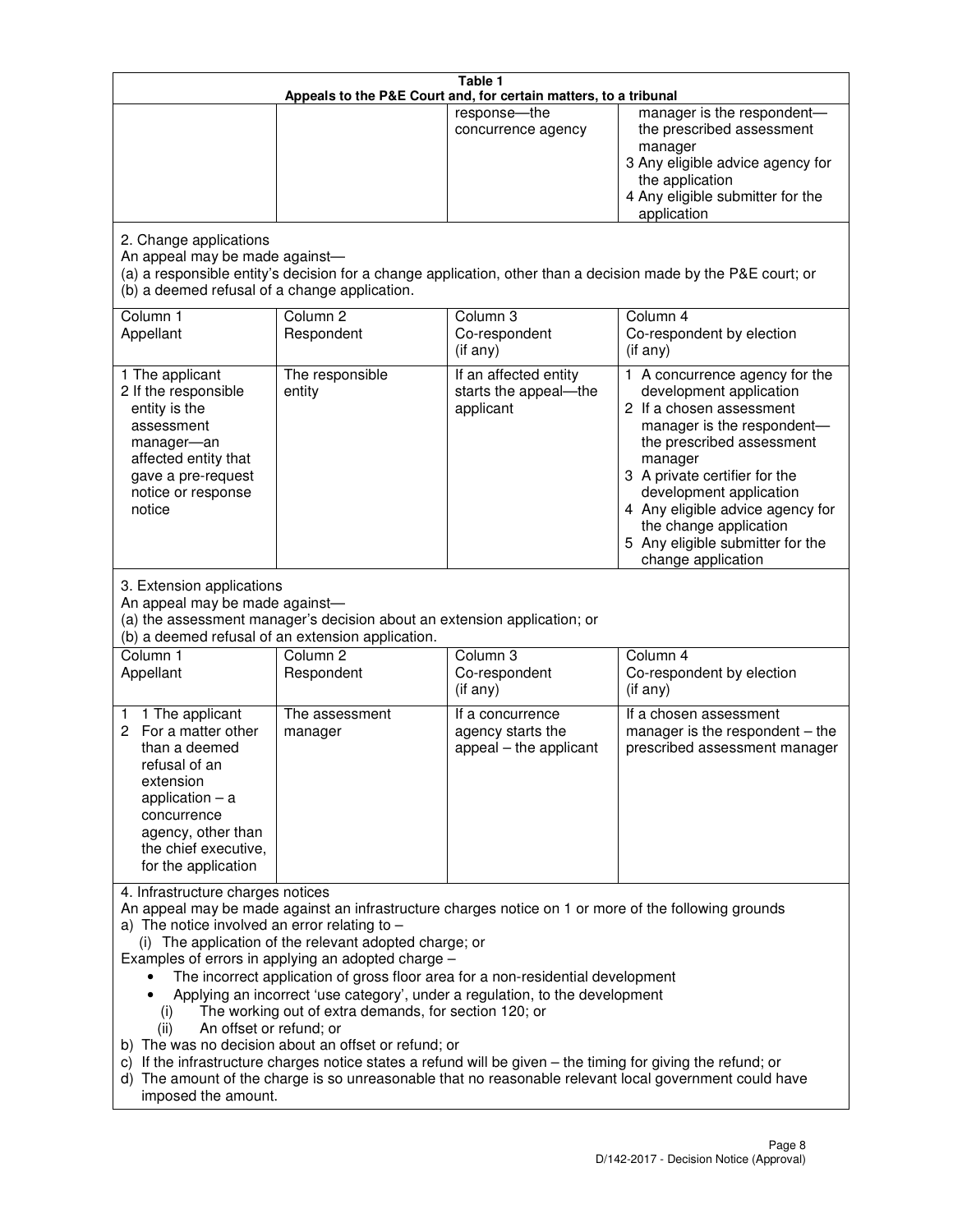|                                                                                                                 | Table 1                                                                   |                                                  |                                                                                                                                                                            |  |
|-----------------------------------------------------------------------------------------------------------------|---------------------------------------------------------------------------|--------------------------------------------------|----------------------------------------------------------------------------------------------------------------------------------------------------------------------------|--|
| Appeals to the P&E Court and, for certain matters, to a tribunal                                                |                                                                           |                                                  |                                                                                                                                                                            |  |
| Column <sub>1</sub><br>Appellant                                                                                | Column <sub>2</sub><br>Respondent                                         | Column 3<br>Co-respondent<br>(if any)            | Column 4<br>Co-respondent by election<br>(if any)                                                                                                                          |  |
| The person given the<br>Infrastructure charges<br>notice                                                        | The local government<br>that gave the<br>infrastructure charges<br>notice |                                                  |                                                                                                                                                                            |  |
| 5. Conversion applications<br>An appeal may be made against-<br>(a) the refusal of a conversion application; or | (b) a deemed refusal of a conversion application.                         |                                                  |                                                                                                                                                                            |  |
| Column <sub>1</sub><br>Appellant                                                                                | Column <sub>2</sub><br>Respondent                                         | Column <sub>3</sub><br>Co-respondent<br>(if any) | Column 4<br>Co-respondent by election<br>(if any)                                                                                                                          |  |
| The applicant                                                                                                   | The local government<br>to which the conversion<br>application was made   |                                                  |                                                                                                                                                                            |  |
| 6. Enforcement notices                                                                                          | An appeal may be made against the decision to give an enforcement notice. |                                                  |                                                                                                                                                                            |  |
| Column <sub>1</sub><br>Appellant                                                                                | Column <sub>2</sub><br>Respondent                                         | Column <sub>3</sub><br>Co-respondent<br>(if any) | Column 4<br>Co-respondent by election<br>(if any)                                                                                                                          |  |
| The person given the<br>enforcement notice                                                                      | The enforcement<br>authority                                              |                                                  | If the enforcement authority is<br>not the local government for<br>the premises in relation to which<br>the offence is alleged to have<br>happened-the local<br>government |  |
| 9 Ahla                                                                                                          |                                                                           |                                                  |                                                                                                                                                                            |  |

| Table 2<br>Appeals to the P&E Court only                                                                                                                                                                                                                                                                                                        |                                                                                                                                                       |                                                                                   |                                                              |  |  |  |
|-------------------------------------------------------------------------------------------------------------------------------------------------------------------------------------------------------------------------------------------------------------------------------------------------------------------------------------------------|-------------------------------------------------------------------------------------------------------------------------------------------------------|-----------------------------------------------------------------------------------|--------------------------------------------------------------|--|--|--|
| 1. Appeals from tribunal<br>section 252, on the ground of-<br>(b) jurisdictional error.                                                                                                                                                                                                                                                         | An appeal may be made against a decision of a tribunal, other than a decision under<br>(a) an error or mistake in law on the part of the tribunal; or |                                                                                   |                                                              |  |  |  |
| Column <sub>1</sub><br>Appellant                                                                                                                                                                                                                                                                                                                | Column <sub>2</sub><br>Respondent                                                                                                                     | Column 3<br>Co-respondent<br>(if any)                                             | Column <sub>4</sub><br>Co-respondent by election<br>(if any) |  |  |  |
| A party to the<br>proceedings for the<br>decision                                                                                                                                                                                                                                                                                               | The other party to the<br>proceedings for the<br>decision                                                                                             | ÷,                                                                                |                                                              |  |  |  |
| 2. Eligible submitter appeals<br>An appeal may be made against the decision to give a development approval, or an approval for a change<br>application, to the extent that the decision relates to-<br>(a) any part of the development application for the development approval that required impact assessment; or<br>(b) a variation request. |                                                                                                                                                       |                                                                                   |                                                              |  |  |  |
| Column 1<br>Appellant                                                                                                                                                                                                                                                                                                                           | Column <sub>2</sub><br>Respondent                                                                                                                     | Column <sub>3</sub><br>Co-respondent<br>(i f any)                                 | Column 4<br>Co-respondent by election<br>(i f any)           |  |  |  |
| 1 For a development<br>application-an<br>eligible submitter for<br>the development                                                                                                                                                                                                                                                              | 1 For a development<br>application-the<br>assessment<br>manager                                                                                       | 1 The applicant<br>2 If the appeal is<br>about a concurrence<br>agency's referral | Another eligible<br>submitter for the<br>application         |  |  |  |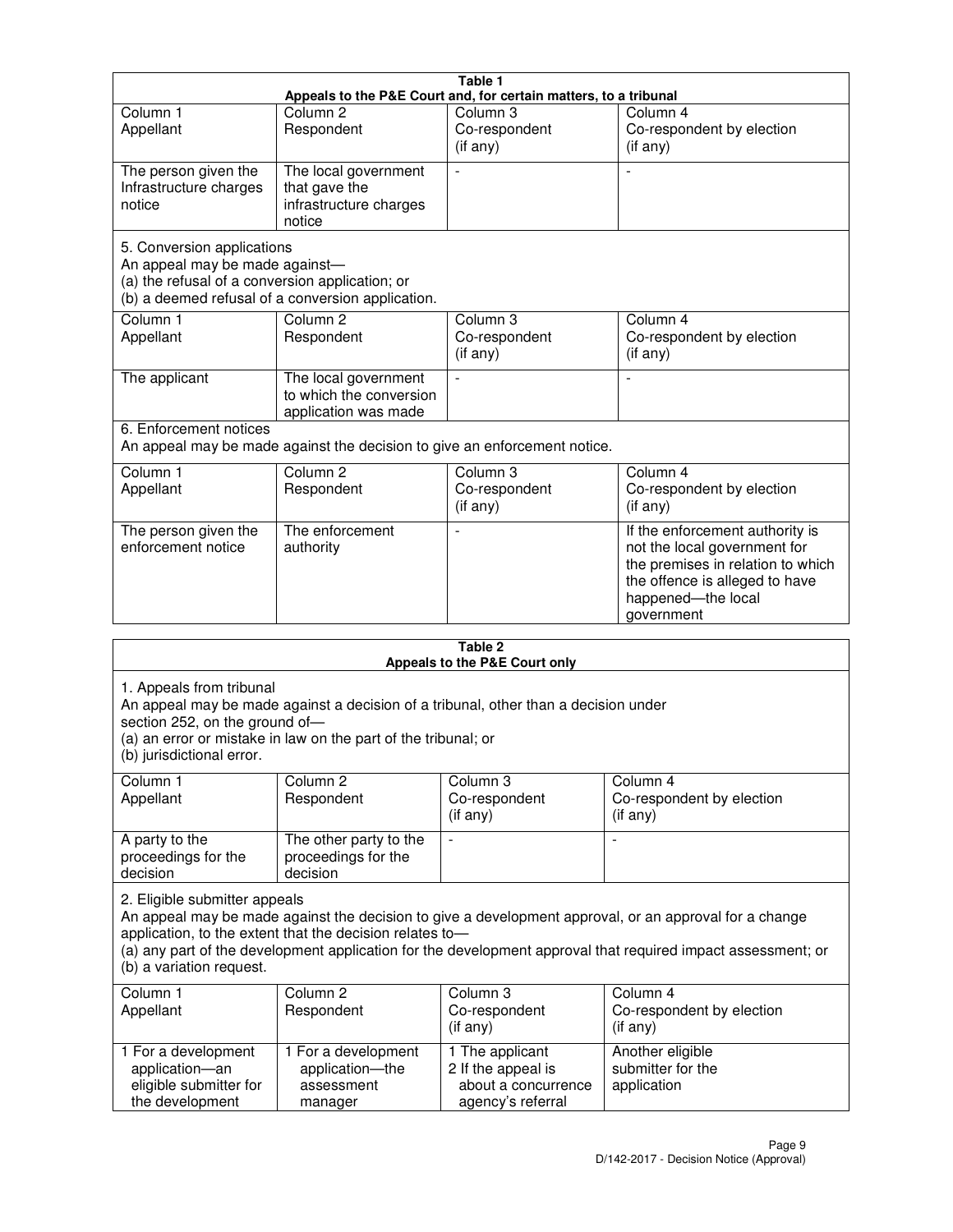|                                                                                                                                                                                                                                                                                               |                                                                                                                                                                                                                                         | Table 2<br>Appeals to the P&E Court only                                                                                |                                                                                                           |
|-----------------------------------------------------------------------------------------------------------------------------------------------------------------------------------------------------------------------------------------------------------------------------------------------|-----------------------------------------------------------------------------------------------------------------------------------------------------------------------------------------------------------------------------------------|-------------------------------------------------------------------------------------------------------------------------|-----------------------------------------------------------------------------------------------------------|
| application<br>2 For a change<br>application-an<br>eligible submitter for<br>the change<br>application                                                                                                                                                                                        | 2 For a change<br>application-the<br>responsible entity                                                                                                                                                                                 | response-the<br>concurrence agency                                                                                      |                                                                                                           |
| required impact assessment; or<br>(b) a variation request.                                                                                                                                                                                                                                    | 3. Eligible submitter and eligible advice agency appeals<br>An appeal may be made against a provision of a development approval, or failure to<br>include a provision in the development approval, to the extent the matter relates to- |                                                                                                                         | (a) any part of the development application or the change application, for the development approval, that |
| Column 1<br>Appellant                                                                                                                                                                                                                                                                         | Column <sub>2</sub><br>Respondent                                                                                                                                                                                                       | Column <sub>3</sub><br>Co-respondent<br>(if any)                                                                        | Column 4<br>Co-respondent by election<br>(if any)                                                         |
| 1 For a development<br>application-an<br>eligible submitter for<br>the development<br>application<br>2 For a change<br>application-an<br>eligible submitter for<br>the change<br>application<br>3 An eligible advice<br>agency for the<br>development<br>application or<br>change application | 1 For a development<br>application-the<br>assessment<br>manager<br>2 For a change<br>application-the<br>responsible entity                                                                                                              | 1 The applicant<br>2 If the appeal is<br>about a concurrence<br>agency's referral<br>response-the<br>concurrence agency | Another eligible submitter for the<br>application                                                         |
| 4. Compensation claims<br>An appeal may be made against-                                                                                                                                                                                                                                      | (a) a decision under section 32 about a compensation claim; or<br>(b) a decision under section 265 about a claim for compensation; or<br>(c) a deemed refusal of a claim under paragraph (a) or (b).                                    |                                                                                                                         |                                                                                                           |
| Column 1<br>Appellant                                                                                                                                                                                                                                                                         | Column 2<br>Respondent                                                                                                                                                                                                                  | Column 3<br>Co-respondent<br>(if any)                                                                                   | Column 4<br>Co-respondent by election<br>(if any)                                                         |
| A person dissatisfied<br>with the decision                                                                                                                                                                                                                                                    | The local<br>government to which<br>the claim was made                                                                                                                                                                                  |                                                                                                                         | $\blacksquare$                                                                                            |
| 5. Registered premises                                                                                                                                                                                                                                                                        | An appeal may be made against a decision of the Minister under chapter 7, part 4.                                                                                                                                                       |                                                                                                                         |                                                                                                           |
| Column 1<br>Appellant                                                                                                                                                                                                                                                                         | Column <sub>2</sub><br>Respondent                                                                                                                                                                                                       | Column 3<br>Co-respondent<br>(if any)                                                                                   | Column 4<br>Co-respondent by election<br>(if any)                                                         |
| 1 A person given a<br>decision notice about<br>the decision<br>2 If the decision is to<br>register premises or<br>renew the<br>registration of<br>premises-an owner<br>or occupier of                                                                                                         | The Minister                                                                                                                                                                                                                            | $\overline{a}$                                                                                                          | If an owner or occupier starts the<br>appeal - the owner of the<br>registered premises                    |